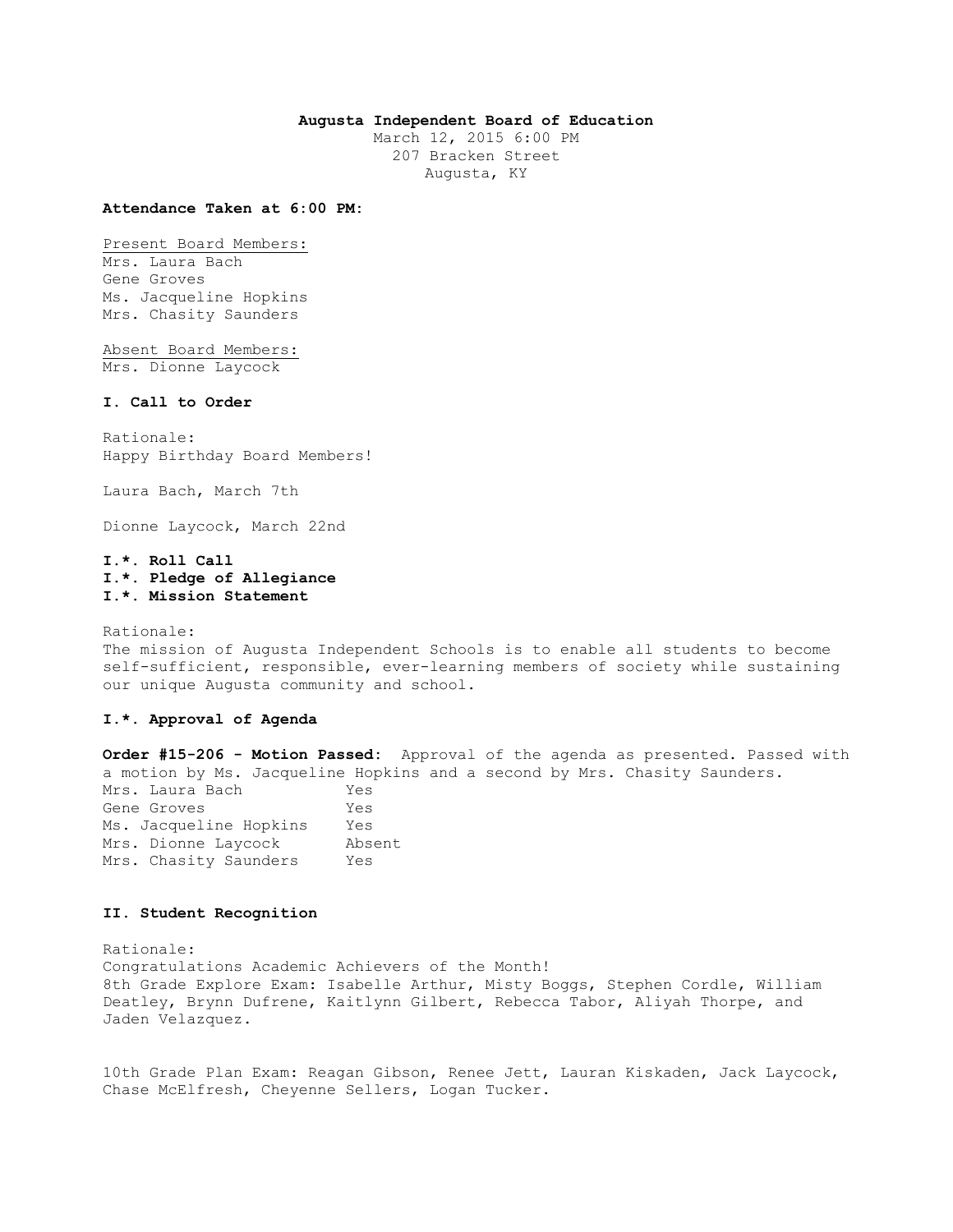## **II.\*. \*BREAK**

## **III. Round Table Discussion III.\*. Principal's Report/Student Achievement**

Rationale:

Principal, Robin Kelsch presented a fundraiser schedule for 6th-12th grades set to begin during the 2015-2016 school year. Each class will be conducting at least two annual fundraisers in an effort to ease the burden as juniors and seniors to raise adequate funds for the senior trip.

Mr. Kelsch reported the senior trip is scheduled for April 5th-9th with 27/29 seniors participating. He stated the senior trip was to New York City this year.

Mr. Kelsch stated 1972 Augusta graduate, Margie Hargett would be this year's graduation speaker.

#### **III.\*. Budget**

Rationale:

Finance Officer, Tim Litteral reported revenue receipts through February were \$1,212,400. \$200,000 has been collected in general property taxes. The district has begun collecting PSC (Public Service Commission) taxes for this year and currently has collected \$2,500. Motor vehicle taxes have generated over \$15,600 year-to-date. Utility taxes have generated \$76,400, up \$1,200 from last year. Tuition payments have now surpassed last year's payments, having collected \$13,100, an increase of \$1,100. SEEK revenue is approximately \$857,000. Expenditures through February were approximately \$1,032,000, which is more than a \$156,000 decrease from last year. Receipts exceeded expenditures by approximately \$180,000 through February.

The school budget has expended \$15,700 through February. There were \$675 in expenses for the month, and another \$515 obligated. 50.5% of the budget has been used, with \$15,900 remaining in the school budget. Maintenance expenses through February were \$140,000. \$78,000 has been spent on utilities and insurance. \$7,200 has been expended on general maintenance and custodial supplies, with \$550 obligated. Nearly \$49,000 of the expense costs are for salaries and benefits. 61.4% of the maintenance budget has been utilized, with \$90,000 remaining in the budget. Through the end of February, transportation costs are at \$54,100, with 55% of the transportation budget being utilized. Nearly \$15,000 has been spent on salaries and benefits. Over \$9,000 has been expended on fuel year-to-date, with \$6,500 being spent on repairs, parts, and bus maintenance.

All projects are on target with regards to the budget in the special revenue fund.

Food service income through February was \$129,500. This year's receipts currently exceed 2014 by \$12,500. Local revenues (receipts collected from student/adult meals) are up \$1,200 from last year, while federal reimbursements from the NSLP have increased \$11,300. Expenditures sit at \$113,000 year-todate, which is \$2,700 less than through this period last year. 55% of the budget has been utilized. The current food service balance is \$16,700. **III.\*. Facilities Update** 

#### Rationale:

Superintendent, Lisa McCane stated the Energy Management Report for the January indicates an increase in total energy consumption of 100,201 kBTU (20%), which created an additional energy cost of \$784. Through January, the district has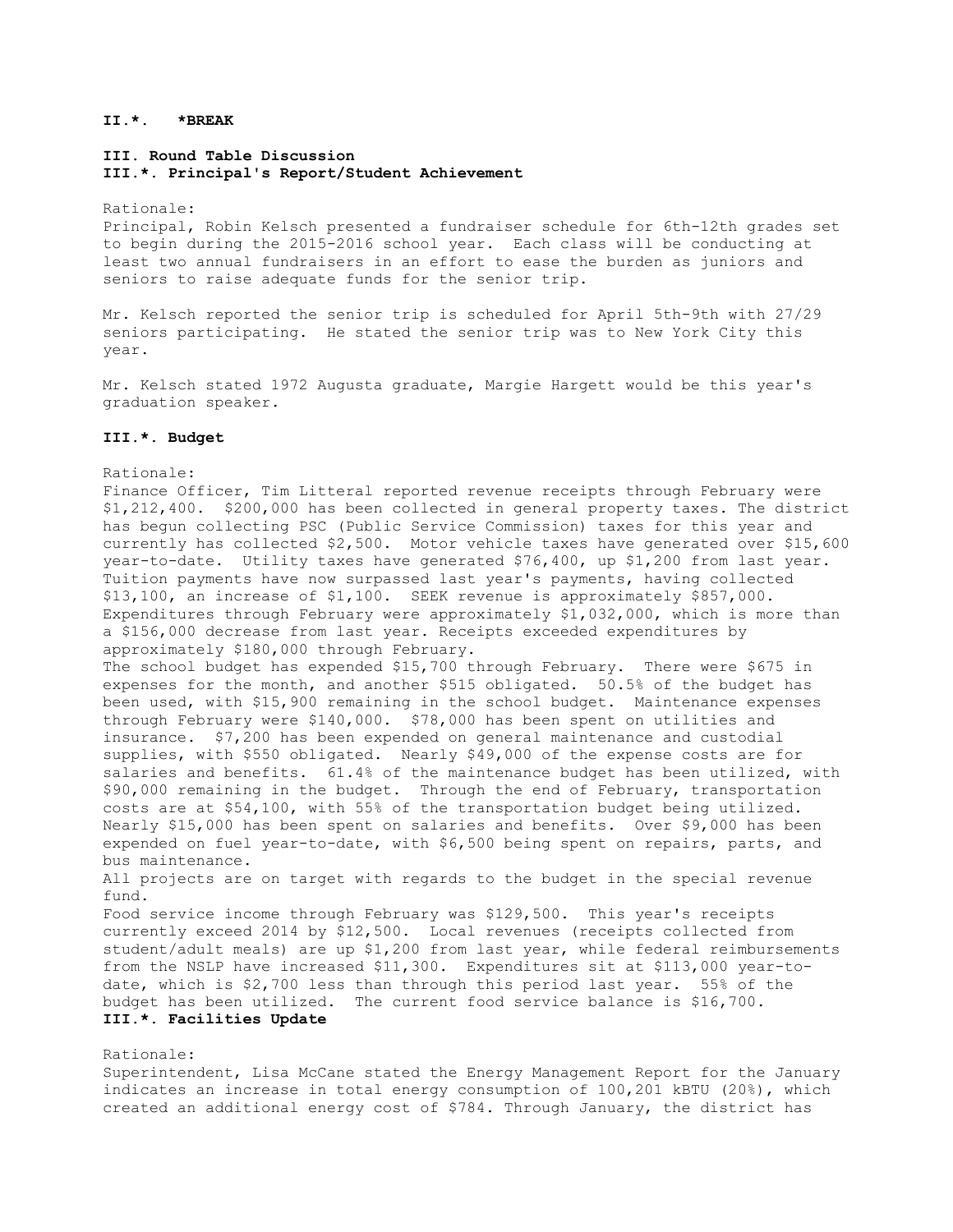used 32,345 (\$2,911) fewer kilowatt-hours (kWhs), but 1,107 (\$1,052) more CCF (hundreds of cubic feet) of natural gas, as compared to our 3-year (FY2010- FY2012) baseline averages. Therefore, YTD, we have saved approximately \$1,859 (\$2,911-\$1,052) in total energy dollars due to our reduction in electricity consumption. Also, attached is the weather data for Augusta and a comparison chart showing energy consumption and cost for the current and five previous years. Architect, Craig Aossey representing G. Scott & Associates, Architects reviewed and discussed with the board members the proposed design development documents. Additional, the proposed renovation schedule was reviewed and discussed. Proposed Renovation Project Schedule: 12 March - Design Development to Board 13 March - Design Development to KDE - 2 week review by KDE 26 March - Final Documents to Board (Proposed Special Called Meeting Date) 27 March - Final Documents to KDE and Building code Enforcement - 2 week review by KDE Week of 8 April - Advertise/out to bid - (need to coordinate with local paper deadline) Week of 15 April - Pre-bid meeting Week of 29 Apr - Bid opening Board Action to accept bids special call meeting needed after bid opening. Interim Contract signing/pre-construction week of 13 May (after Board Action and KDE approval) Week of 20 May - Bond Sale (three weeks after Board Action +/-) Final Contract signed after bond sale.

Work begins around 1 June (after school lets out.)

Superintendent, Lisa McCane reviewed monthly maintenance and proposed naming the new playground in memory of Gracie Hurst. Board members were in agreement and requested a memorial plague be constructed on the playground.

Monthly Maintenance:

 Playground installed with expected completion by end of week Repaired elliptical in fitness center Snow removal and salt on numerous occasions Replaced batteries for backup in server room

**Order #15-207 - Motion Passed:** Approve Design Development documents, BG-2 and BG-3 for KDE submittal as presented by G. Scott and Associates. Approve review of the impact of Crime Prevention through Environmental Design per KRS. 158.447 as they relate to the renovation project and design scope. Passed with a motion by Gene Groves and a second by Ms. Jacqueline Hopkins. Mrs. Laura Bach Yes Gene Groves Yes Ms. Jacqueline Hopkins Yes Mrs. Dionne Laycock Absent Mrs. Chasity Saunders Yes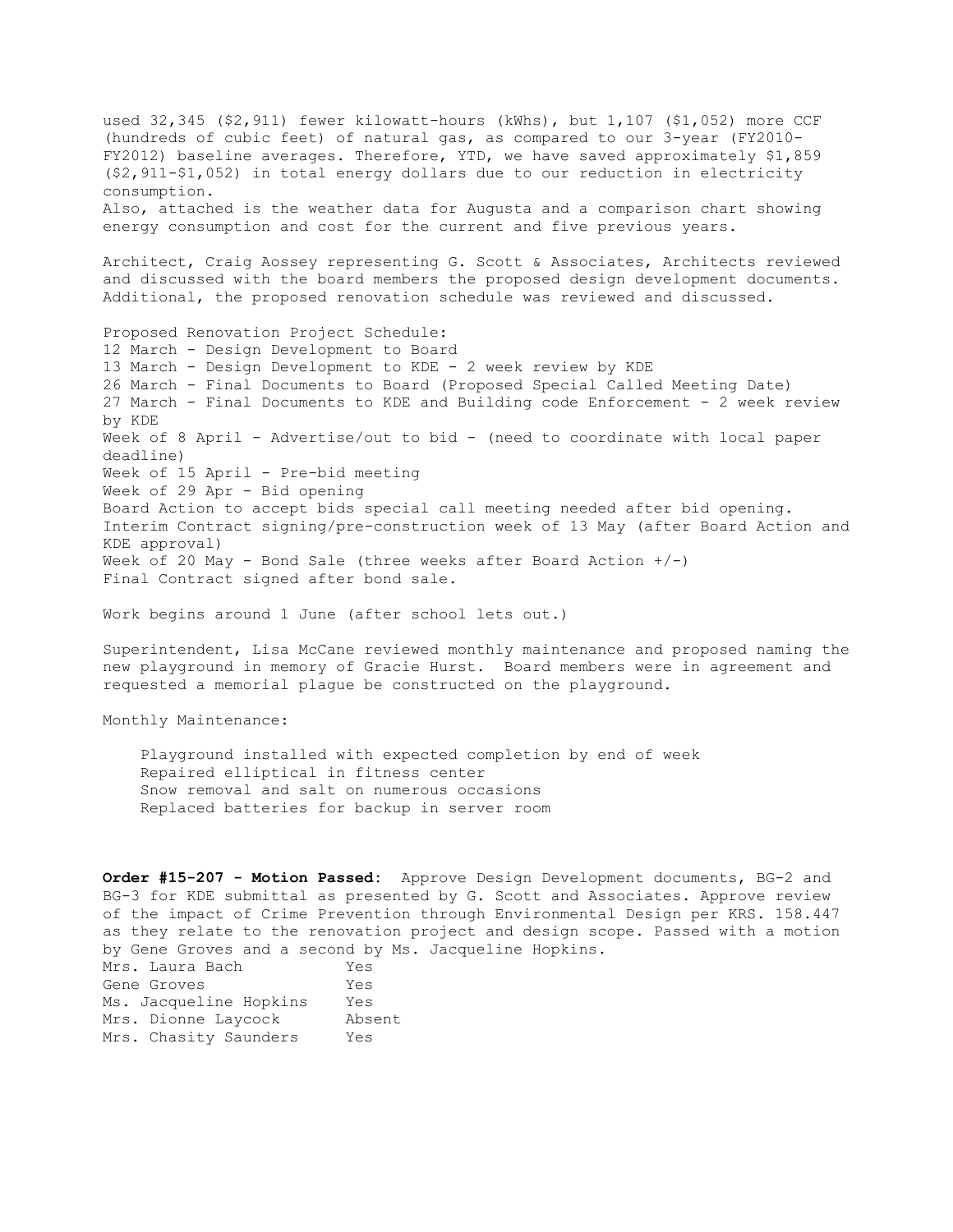**Order #15-208 - Motion Passed:** Approve review of the impact of Crime Prevention through Environmental Design per KRS. 158.447 as they relate to the renovation project and design scope. Passed with a motion by Ms. Jacqueline Hopkins and a second by Mrs. Chasity Saunders. Mrs. Laura Bach Yes Gene Groves Yes Ms. Jacqueline Hopkins Yes Mrs. Dionne Laycock Absent Mrs. Chasity Saunders Yes

#### **IV. Communications IV.\*. Superintendent's Report**

Rationale:

Superintendent McCane informed the board the district was applying for a R.C. Durr Foundation Grant totaling \$25,000.

The district will be hosting the Bracken County Chamber of Commerce Meeting April 2nd at 6:00 p.m. in the school library.

Superintendent McCane provided a legislative update on proposed education legislation and stated the school calendar would be amended in April. Currently, the last day of school is slated for May 29th.

Enrollment P-12: 296 and K-12: 279 and February Attendance: 94.62% **IV.\*. Citizens IV.\*. Board Members** 

#### **V. Business and Consent**

**Order #15-209 - Motion Passed:** Approval of the Business and Consent items as presented passed with a motion by Ms. Jacqueline Hopkins and a second by Gene Groves. Mrs. Laura Bach Yes

| MID. Daula Datii       | TED    |
|------------------------|--------|
| Gene Groves            | Yes    |
| Ms. Jacqueline Hopkins | Yes    |
| Mrs. Dionne Laycock    | Absent |
| Mrs. Chasity Saunders  | Yes    |

**V.\*. Approve Previous Meeting Minutes V.\*. Approve Substitute Teachers 2015-2016** 

- **V.\*. Approve Fundraisers**
- **V.\*. Approve Bills**
- **V.\*. Approve Treasurer's Report**

### **VI. Personnel**

Rationale: Certified Substitute Teacher Hire Dusty Schultz